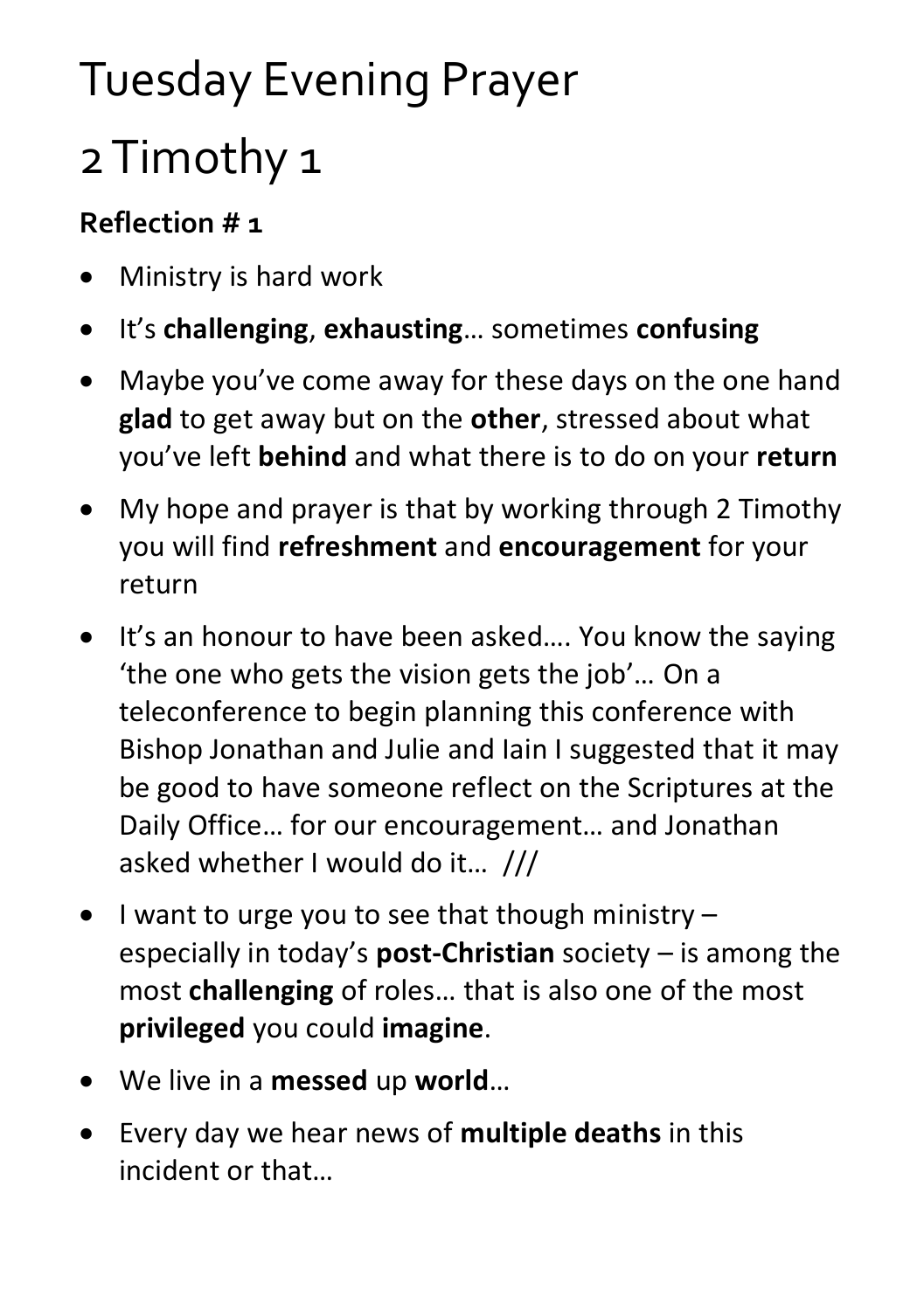- In our ministries we **prepare** people for death… we deal with death…
- Just last Thursday night at 8pm… travelled down to Greenslopes hospital to be with the family of the Reverend Linda Kologaras a retired priest as the family turned off the life support…
- And yet... in this context of death and dying... v10 a Saviour has appeared, *Christ Jesus, who has destroyed death and has brought life and immortality to light through the gospel.*
- **DESTROYED DEATH**… because he **conquered** it at the **resurrection**… and opened the way for us to follow him!
- **Life** and **immortality abundant** life, **eternal** life… **that's** what the gospel **brings**…
- And furthermore says Paul, he has been appointed a **herald** and an **apostle** and a **teacher** of that gospel!
- Now **we** are not apostles… but through the laying on of hands as deacons and priests and bishops – we too have been appointed **heralds** and **teachers** of that **gospel**!
- Isn't that **brilliant**!
- That's our **role**… it's the **first** of the marks of mission but often is **overlooked** or simply **assumed**: to **proclaim** the **good news** of the **Kingdom**!
- In the midst of **death**, we proclaim **life**
- When everything seems **hopeless**, we have **hope**
- When all appears **lost**, we declare there is a **future**… ///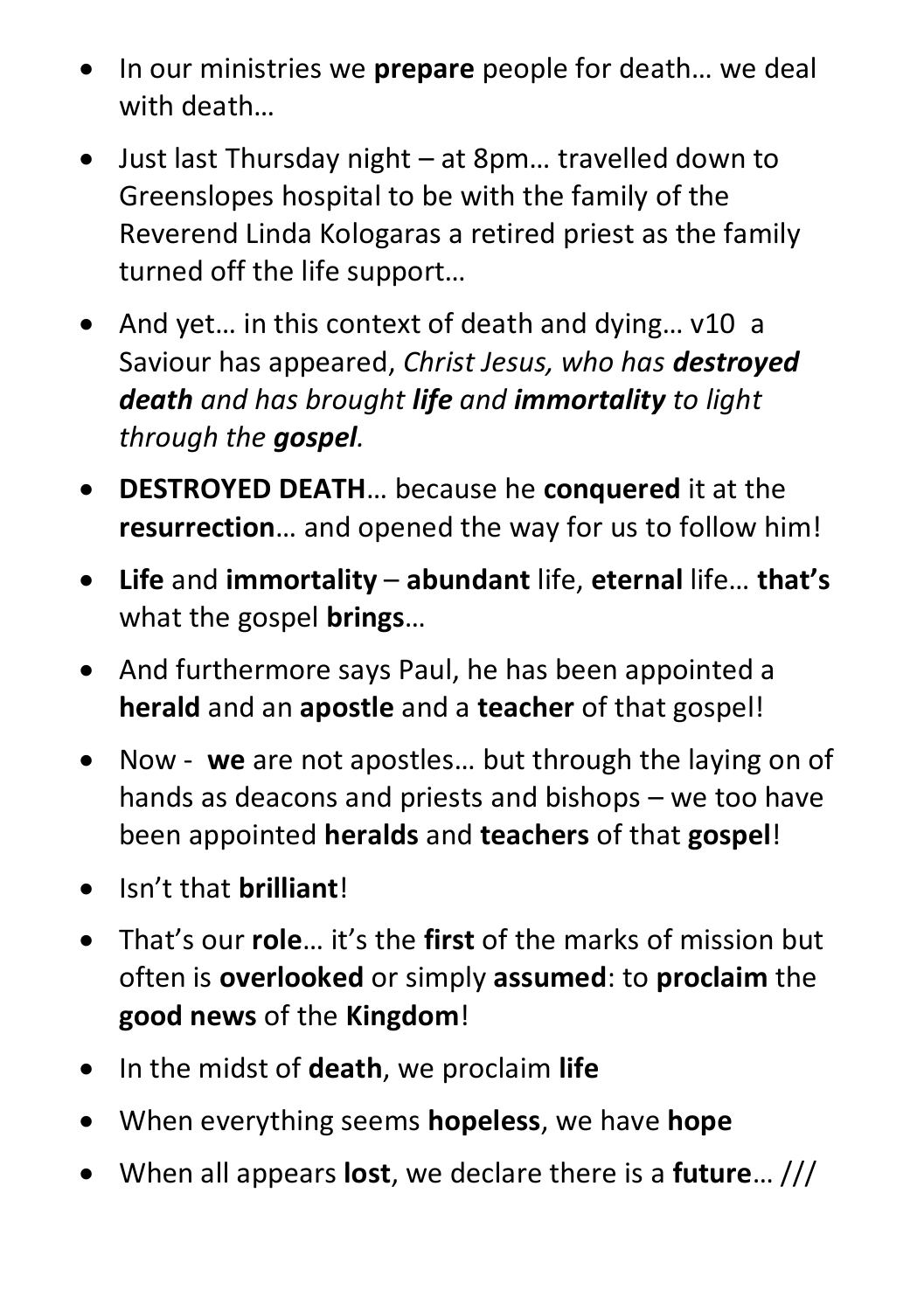- "Will my mum go to heaven?", Linda's son asked as we prepared to say goodbye.
- "Absolutely" I said
- "How do you know?"
- I said, "because God **promised** it…"
- Do you see v9? God *saved us and called us to a holy life – not because of anything we have done but because of his own purpose and grace*
- We're **unworthy undeserving**
- He's **saved** us from **death**… set us **apart**… not because we've tried to **improve** ourselves or because we've shown **promise** or **potential**…
- Simply his **purpose** for his **honour** and **glory**…
- Sisters and brothers... sometimes I simply need to go **back** to the **basics**… to **remind** myself if what this is all about….
- When I'm **overwhelmed** by how **much** there is to do
- When I'm feeling that church is going **backwards** instead of **forwards**…
- When I'm weighed down with **admin** that seems only to be holding me back…
- ..then I have to come back here and see…
- ….**I HAVE THE BEST JOB IN THE WORLD**…
- To tell people that there is **life** and **hope** and **strength** in relationship with the Lord Jesus Christ… ///
- Don't lose **heart**…